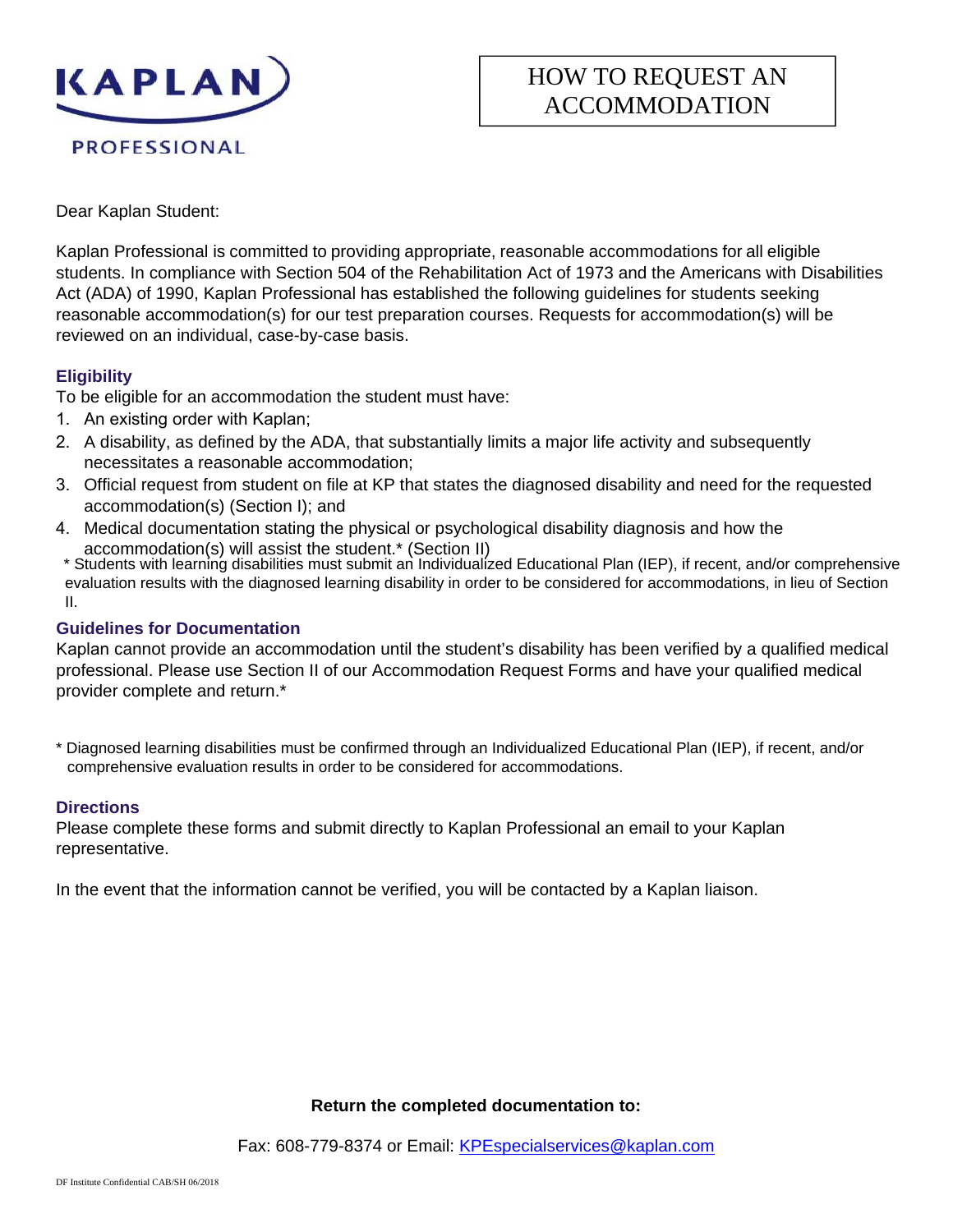

## SECTION I: TO BE COMPLETED BY THE STUDENT

## **PROFESSIONAL**

The policy of Kaplan Professional to comply with the Americans with Disabilities Act (ADA) includes the provision of appropriate accommodations under the ADA. To enable KPE to evaluate and process your request, please complete these forms in their entirety and submit to KPE directly.

All requests must be in writing. *Incomplete forms will delay the accommodation process.*

| Name:                             |        |       |
|-----------------------------------|--------|-------|
| Phone #:                          | Email: |       |
| Kaplan order confirmation number: |        | Date: |

The Kaplan course or materials for which you are requesting accommodation:

Diagnosed disability:

Accommodation(s) requested from Kaplan:

Based on your diagnosed disability, how will the requested accommodation(s) assist in the online learning environment?

Were you provided with a similar accommodation at your high school or other school?

**Return the completed documentation to:**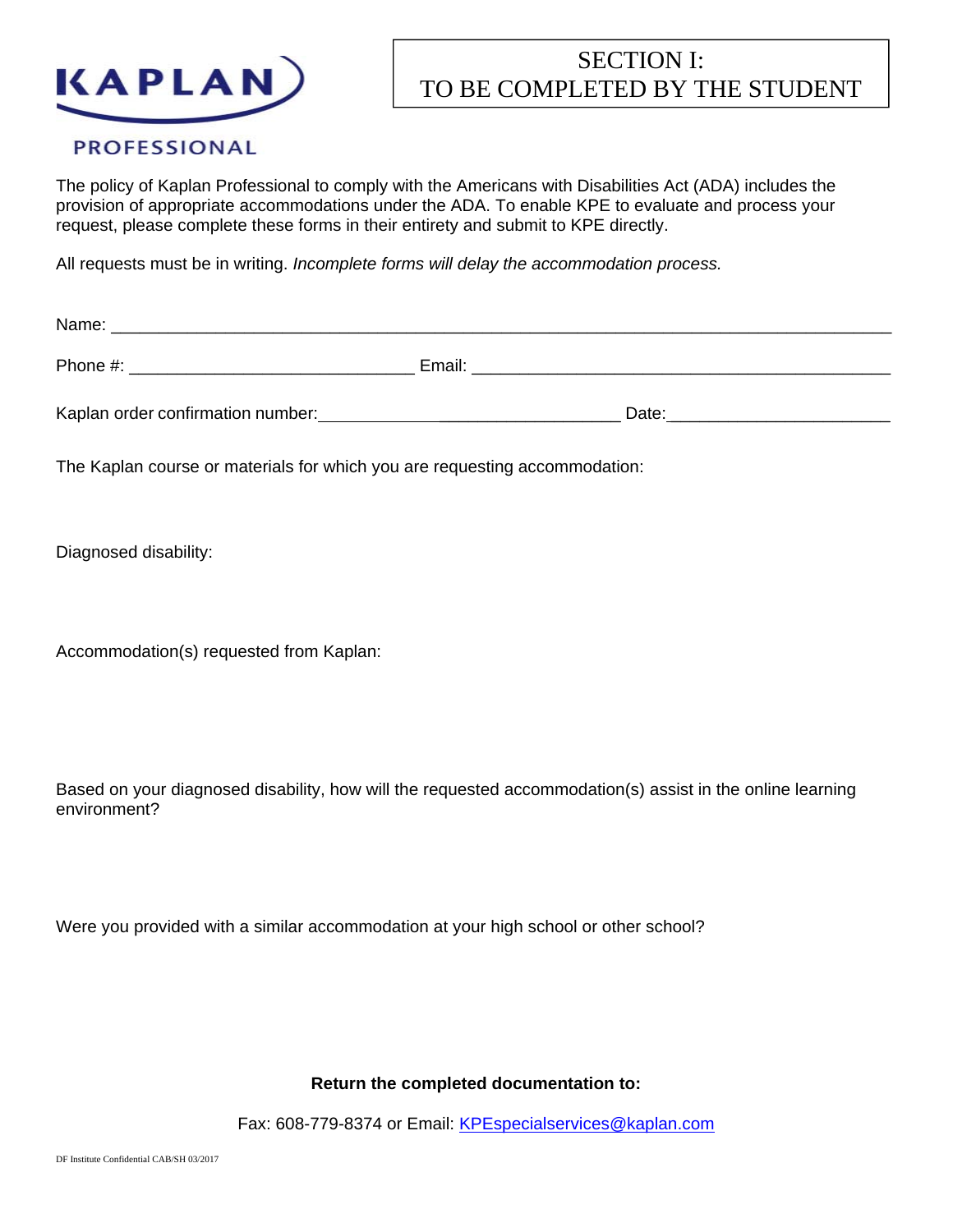Please verify by initialing below that you have contacted the test provider and/or the hosting facility regarding the need for accommodation(s) on your exam, along with the date you made contact with them.

Initials: \_\_\_\_\_\_\_\_\_\_ \_\_\_\_\_

Date:  $\Box$ 

Additionally, provide the test provider and/or hosting site below, along with approved accommodations they will provide for you.

Test provider: **with a set of the set of the set of the set of the set of the set of the set of the set of the set of the set of the set of the set of the set of the set of the set of the set of the set of the set of the s** 

Hosting facility:  $\blacksquare$ 

Accommodation(s):

## **Certification**

By signing below, I certify all the information on this form is true and correct to the best of my knowledge.

I understand that the information is necessary to process this application and must be available to Kaplan sufficiently in advance of the services date to timely process my request for accommodations. Under certain circumstances, my ability to attend class may be delayed and I should plan my enrollment accordingly. I acknowledge that Kaplan reserves the right to make final determination as to whether any requested accommodation is warranted and appropriate.

If I am provided materials in an alternative format, such as electronic files, I will abide by the Copyright Law of the United States of America, as amended (17 U.S.C. Sec 101 et seq.). Violations may also constitute a violation of federal and/or state laws and may result in civil proceedings and payment of fines or other moneys to the copyright holder.

|                                        | Date: the contract of the contract of the contract of the contract of the contract of the contract of the contract of the contract of the contract of the contract of the contract of the contract of the contract of the cont |  |
|----------------------------------------|--------------------------------------------------------------------------------------------------------------------------------------------------------------------------------------------------------------------------------|--|
| Return the completed documentation to: |                                                                                                                                                                                                                                |  |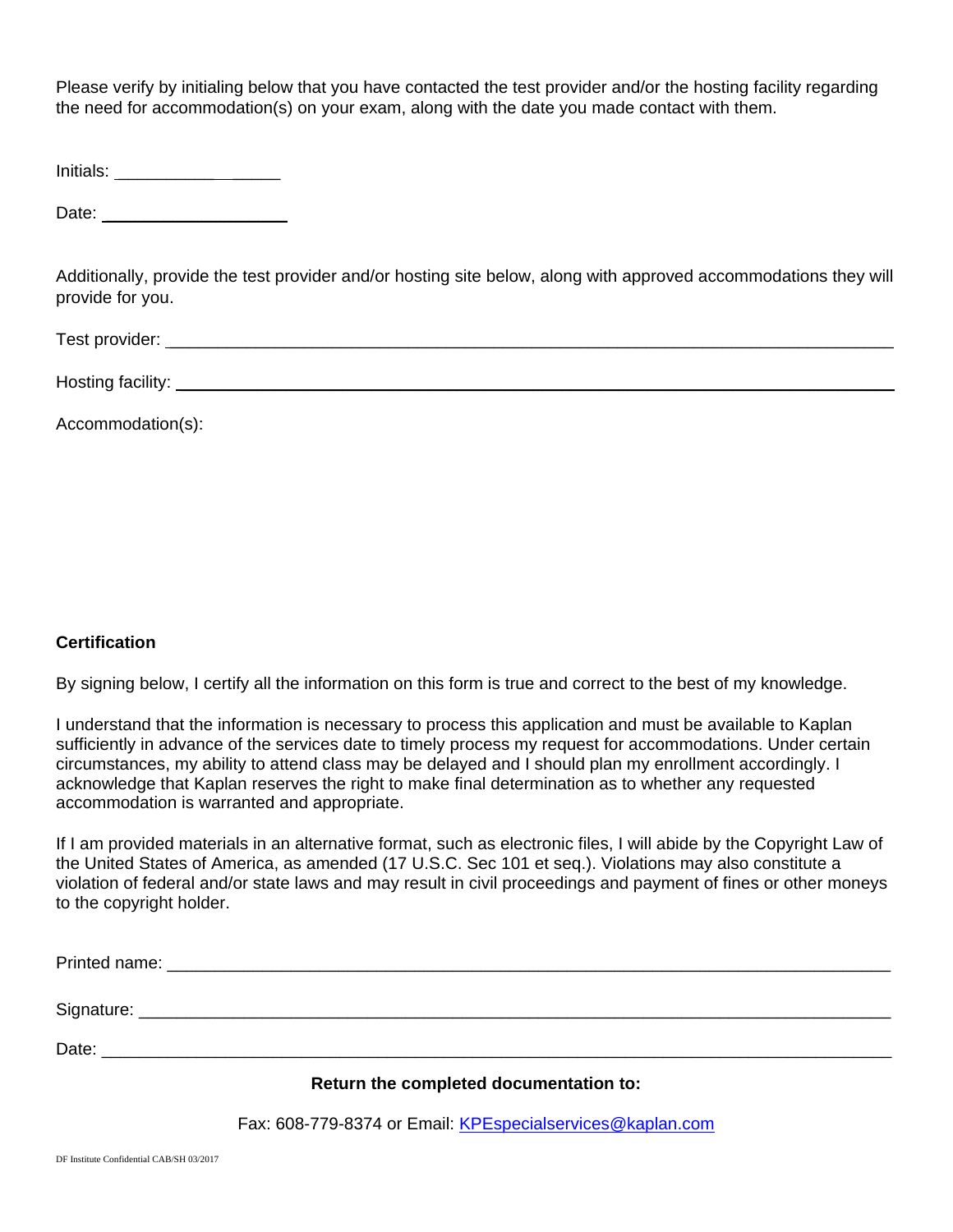

# SECTION II: TO BE COMPLETED BY A QUALIFIED MEDICAL PROFESSIONAL

## **PROFESSIONAL**

To enable Kaplan to evaluate and process our student's request, please complete these forms in their entirety and submit to Kaplan, as all medical verification of disabilities must be received in writing.

*Incomplete forms will delay the accommodation process.* It is highly recommended that the qualified medical professional have an open conversation with the student/patient regarding the request for accommodation(s).

Student/patient name:

Student/patient diagnosed disability (\*Diagnosed learning disabilities must be confirmed through an Individualized Educational Plan (IEP), if recent, and/or comprehensive evaluation results in order to be considered for accommodations.):

Does the above listed disability impact a major life function, as defined by the Americans with Disabilities Act (ADA), subsequently impacting Kaplan's exam preparation courses? Yes or No? Please explain.

Please verify the accommodation(s) requested by the student/patient is/are necessary for them to attend and participate in Kaplan's exam preparation courses by listing the specific accommodations below:

Date you last treated/evaluated the student/patient:

*\* If the space provided on this form is not sufficient, you may attach additional pages. Please include the student's name and the date on any additional pages.*

#### **Return the completed documentation to:**